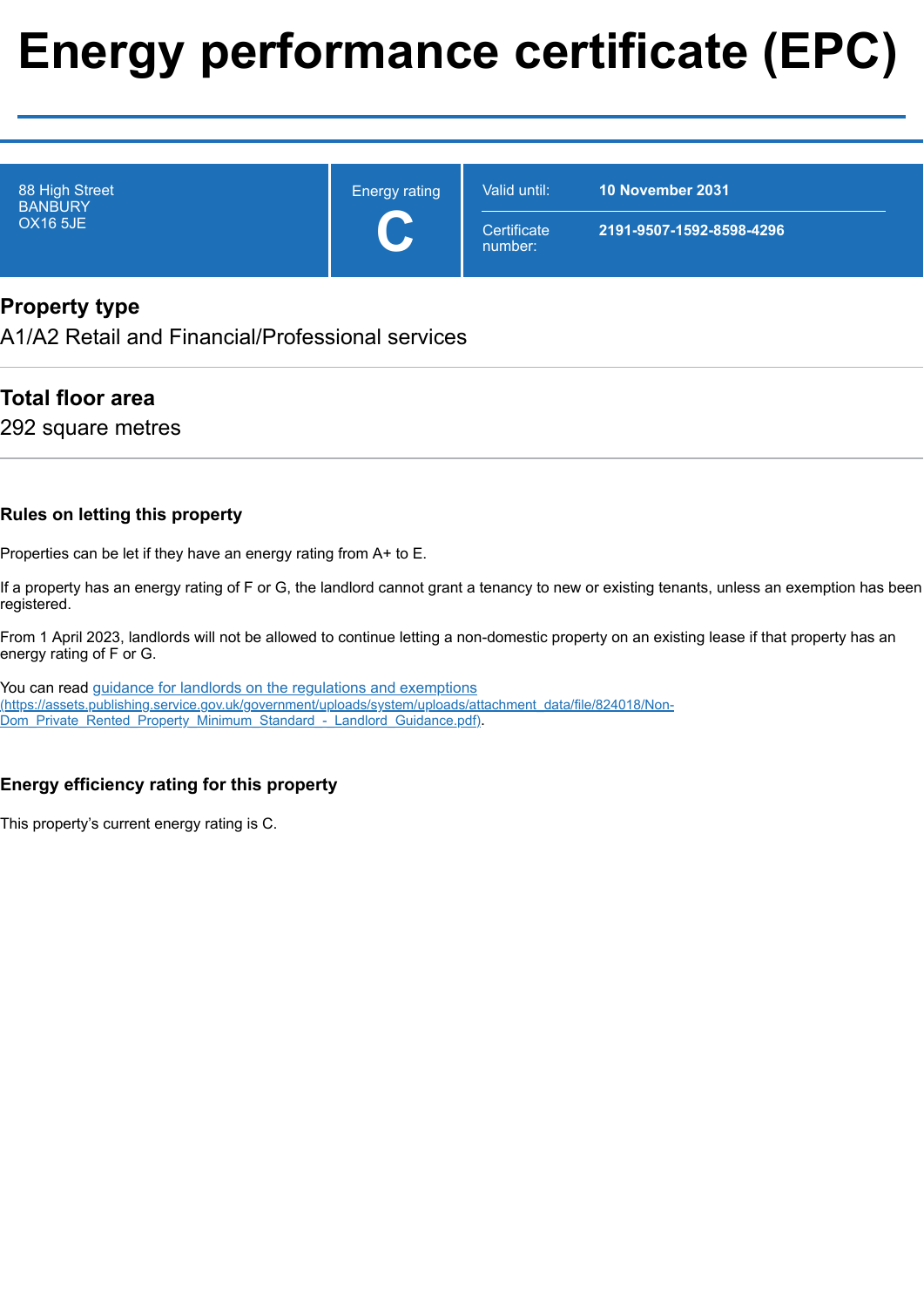

Properties are given a rating from A+ (most efficient) to G (least efficient).

Properties are also given a score. The larger the number, the more carbon dioxide (CO2) your property is likely to emit.

#### **How this property compares to others**

Properties similar to this one could have ratings:

**If newly built**



#### **Breakdown of this property's energy performance**

**Main heating fuel**

Grid Supplied Electricity

# **Building environment**

Air Conditioning

#### **Assessment level**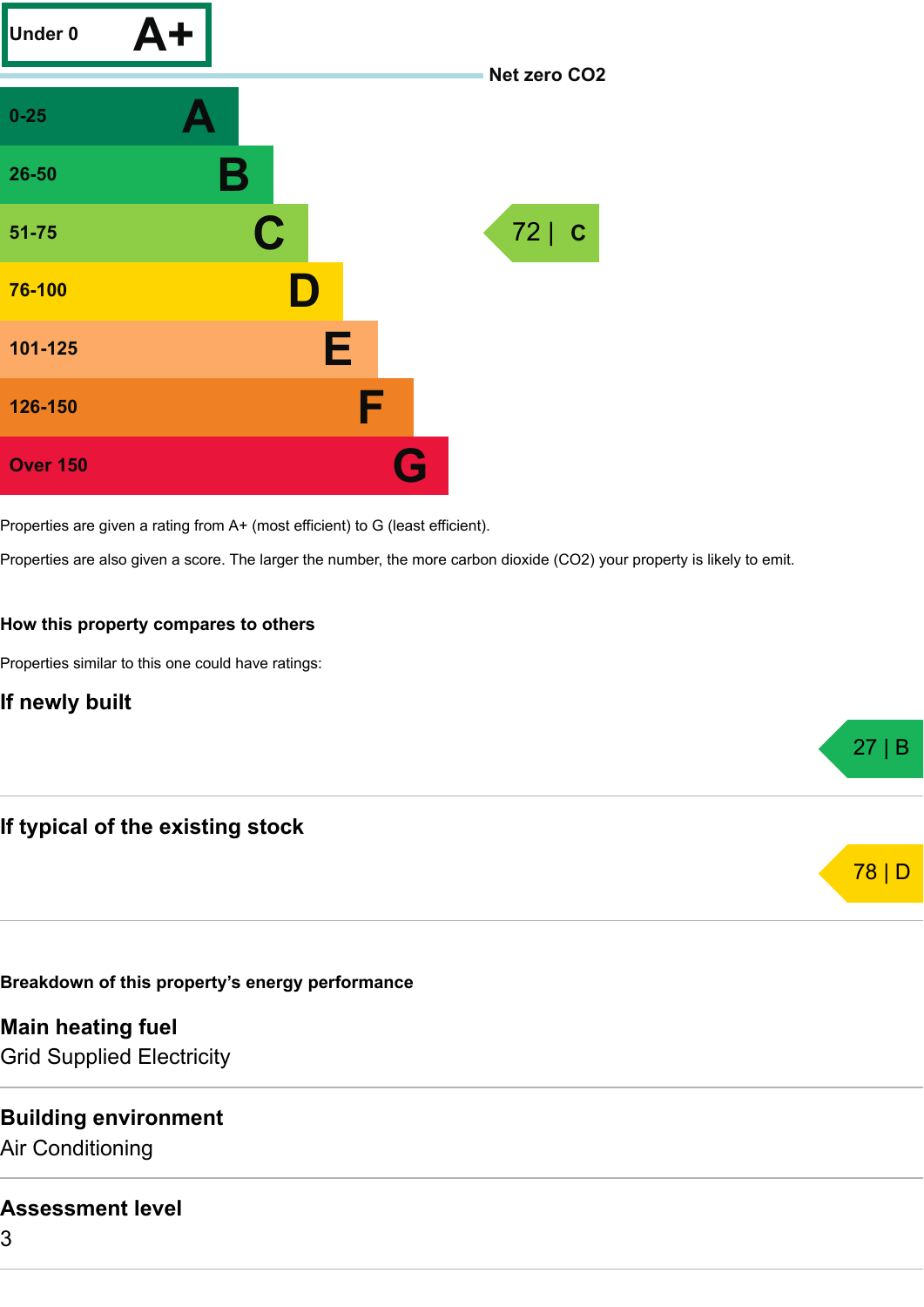**Building emission rate (kgCO2/m2 per year)** 50.98

## **Primary energy use (kWh/m2 per year)** 302



#### **Recommendation report**

Guidance on improving the energy performance of this property can be found in the recommendation report [\(https://find-energy-certificate.digital.communities.gov.uk/energy](https://find-energy-certificate.digital.communities.gov.uk/energy-certificate/7843-6239-3396-7174-7808)certificate/7843-6239-3396-7174-7808).

#### **Contacting the assessor and accreditation scheme**

This EPC was created by a qualified energy assessor.

If you are unhappy about your property's energy assessment or certificate, you can complain to the assessor directly.

If you are still unhappy after contacting the assessor, you should contact the assessor's accreditation scheme.

Accreditation schemes are appointed by the government to ensure that assessors are qualified to carry out EPC assessments.

# **Assessor contact details**

# **Assessor's name**

Stephen Cocks

# **Telephone**

01295 268516

#### **Email**

[synergy\\_steve@btinternet.com](mailto:synergy_steve@btinternet.com)

# **Accreditation scheme contact details**

#### **Accreditation scheme**

Elmhurst Energy Systems Ltd

#### **Assessor ID**

EES/009696

## **Telephone**

01455 883 250

# **Email**